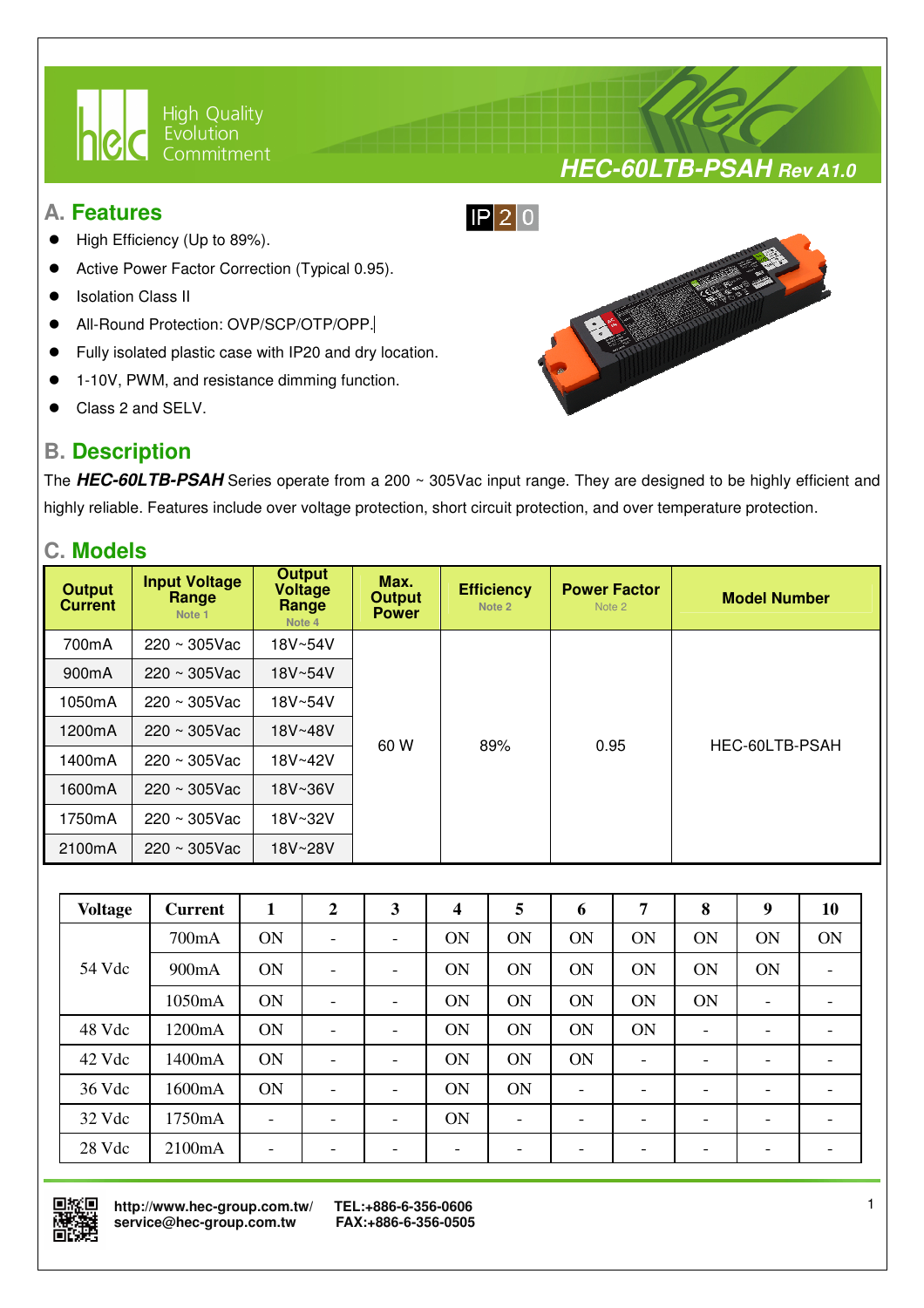



# **D. Electronic Specifications**

I

## **- Input Specifications**

| <b>Parameter</b>     | Min. | Typ. | Max.     | <b>Notes</b>                                                          |
|----------------------|------|------|----------|-----------------------------------------------------------------------|
| Input Voltage (V)    | 200  |      | 305      |                                                                       |
| Input Frequency (Hz) | 47   |      | 63       |                                                                       |
| Input AC Current (A) |      |      | 0.25     | Measured at full load and 277Vac input.                               |
| Leakage Current (mA) |      |      | 0.7      | At 277Vac 60Hz input.                                                 |
| Inrush Current (A)   |      |      | 40       | At 220 Vac input 25 °C Cold Start. Duration=100µs,<br>10%lpk-10%lpk.  |
| Inrush Current (I2t) |      |      | 0.16 A2s | At 220 Vac input 25 °C Cold Start. Duration=100 µs,<br>10%lpk-10%lpk. |
| Power Factor         | 0.9  |      |          | At 277 Vac input, full load.                                          |
| THD (%)              |      | 20   | 25       |                                                                       |

## **- Output Specifications**

| <b>Parameter</b>           | Min. | Typ. | Max. | <b>Notes</b>                                                                 |
|----------------------------|------|------|------|------------------------------------------------------------------------------|
| Output Current (mA)        |      |      |      |                                                                              |
| $lo = 700 mA$              | 665  |      | 735  |                                                                              |
| $I_0 = 900 \, \text{mA}$   | 855  |      | 945  |                                                                              |
| $lo = 1050 mA$             | 997  |      | 1102 |                                                                              |
| $lo = 1200 mA$             | 1140 |      | 1260 |                                                                              |
| $I_0 = 1400$ mA            | 1330 |      | 1470 |                                                                              |
| $lo = 1600 mA$             | 1520 |      | 1680 |                                                                              |
| $lo = 1750$ mA             | 1662 |      | 1837 |                                                                              |
| $lo = 2100 mA$             | 1995 |      | 2205 |                                                                              |
| No Load Output Voltage (V) |      |      |      |                                                                              |
| $lo = 700 mA$              |      |      |      |                                                                              |
| $I_0 = 900 \, \text{mA}$   |      |      |      |                                                                              |
| $lo = 1050 mA$             |      |      |      |                                                                              |
| $lo = 1200 mA$             |      |      | 63   | There will be no damage or hazardous conditions<br>occurred with no loading. |
| $I_0 = 1400$ mA            |      |      |      |                                                                              |
| $lo = 1600 mA$             |      |      |      |                                                                              |
| $lo = 1750 mA$             |      |      |      |                                                                              |
| $lo = 2100 mA$             |      |      |      |                                                                              |

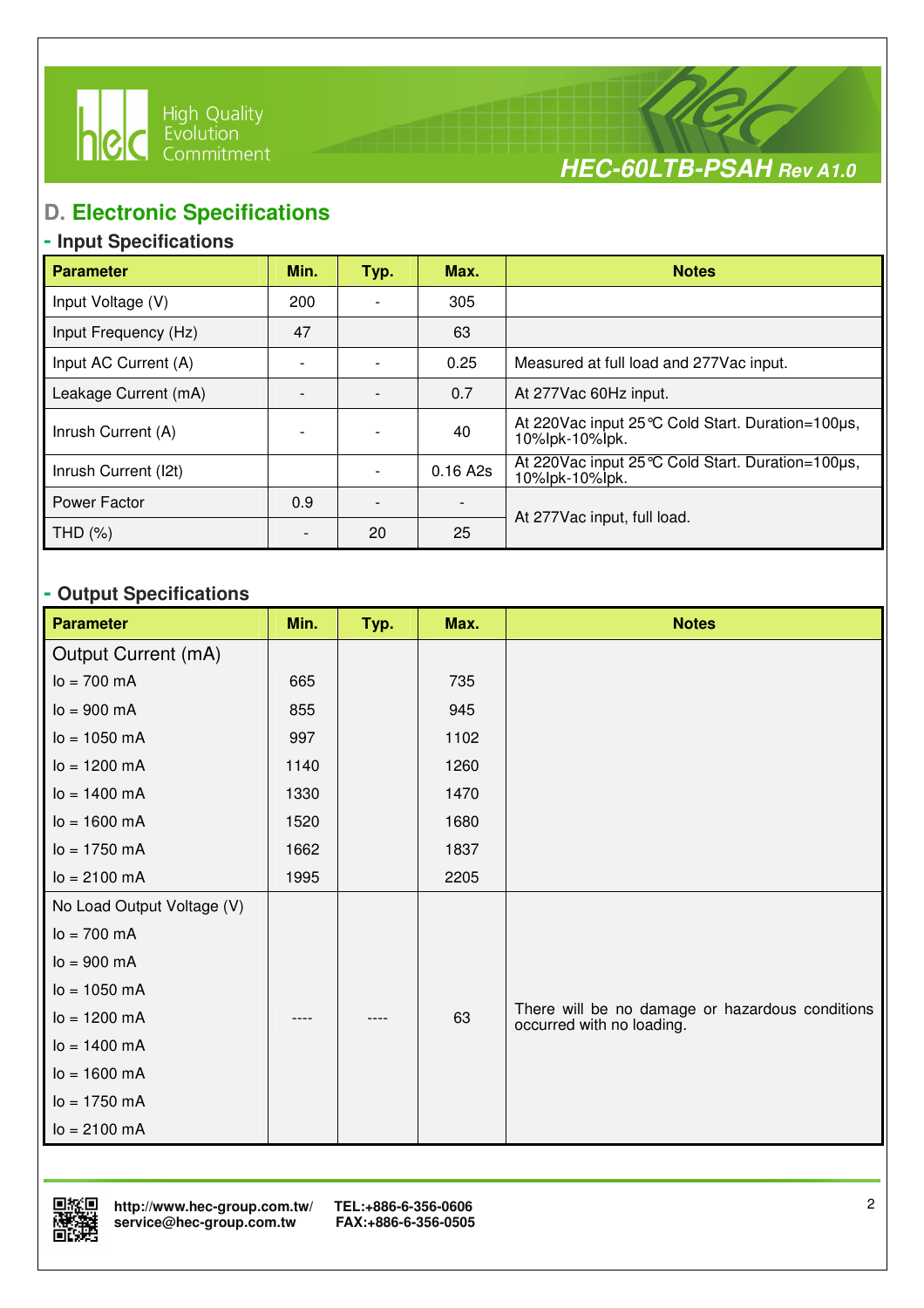

I

# **HEC-60LTB-PSAH Rev A1.0**

| Output Ripple Voltage (V)    |     | 10%<br>Vomax | Measured by 20 MHz bandwidth oscilloscopes and<br>the output paralleled a 0.1uF ceramic capacitor and<br>a 10uF electrolytic capacitor. |
|------------------------------|-----|--------------|-----------------------------------------------------------------------------------------------------------------------------------------|
| Output Voltage Overshoot (%) |     | 110          | At full load condition.                                                                                                                 |
| Line Regulation (%)          |     | $\pm 3$      |                                                                                                                                         |
| Load Regulation (%)          |     | ±5           |                                                                                                                                         |
| Turn-on Delay Time (s)       | 0.5 | 1.0          | Measured at 220Vac input.                                                                                                               |

#### **- General Specifications**

| <b>Parameter</b>                                | Min.    | Typ.                        | Max. | <b>Notes</b>                                                                                                                        |
|-------------------------------------------------|---------|-----------------------------|------|-------------------------------------------------------------------------------------------------------------------------------------|
| Efficiency (%)                                  |         |                             |      |                                                                                                                                     |
| $I_0 = 700$ mA                                  |         |                             |      |                                                                                                                                     |
| $I_0 = 900 \, \text{mA}$                        |         |                             |      |                                                                                                                                     |
| $I_0 = 1050$ mA                                 |         |                             |      |                                                                                                                                     |
| $lo = 1200 mA$                                  |         |                             | 89   | Measured at full load and 277 Vac input.                                                                                            |
| $I_0 = 1400$ mA                                 |         |                             |      |                                                                                                                                     |
| $lo = 1600 mA$                                  |         |                             |      |                                                                                                                                     |
| $lo = 1750 mA$                                  |         |                             |      |                                                                                                                                     |
| $I_0 = 2100 \text{ mA}$                         |         |                             |      |                                                                                                                                     |
| MTBF (hours)                                    | 320,000 |                             |      | Measured at full load 50 °C ambient temperature<br>(MIL-HDBK-217F).                                                                 |
| Life Time (hours)                               |         | 100,000                     |      | Measured at rated input voltage with full load, Case<br>temperature=60 ℃ @ Tc point. See life time vs. Tc<br>curve for the details. |
| Case Temperature $(\mathcal{C})$                |         |                             | 85   |                                                                                                                                     |
| Dimensions Millimeters( $L \times W \times H$ ) |         | $200 \times 44 \times 30.5$ |      |                                                                                                                                     |

### **- Protection Functions**

| <b>Parameter</b>                | Min.                                                                                                                                                          | Typ. | Max.      | <b>Notes</b>                                                                                 |  |  |  |
|---------------------------------|---------------------------------------------------------------------------------------------------------------------------------------------------------------|------|-----------|----------------------------------------------------------------------------------------------|--|--|--|
| Over Voltage Protection         |                                                                                                                                                               |      | $1.50$ Vo | Hiccup mode. The power supply shall be<br>self-recovery when the fault condition is removed. |  |  |  |
| Over Temperature                | Hiccup mode. When the case temperature is higher than $110\degree C$ , the power supply                                                                       |      |           |                                                                                              |  |  |  |
| Protection-Tc                   | output will turn off automatically; when the case temperature is lower than 75 °C, the<br>power supply output will be auto recovery.                          |      |           |                                                                                              |  |  |  |
| <b>Short Circuit Protection</b> | No damage shall occur when any output operating in a short circuit condition. The<br>power supply shall be self-recovery when the fault condition is removed. |      |           |                                                                                              |  |  |  |

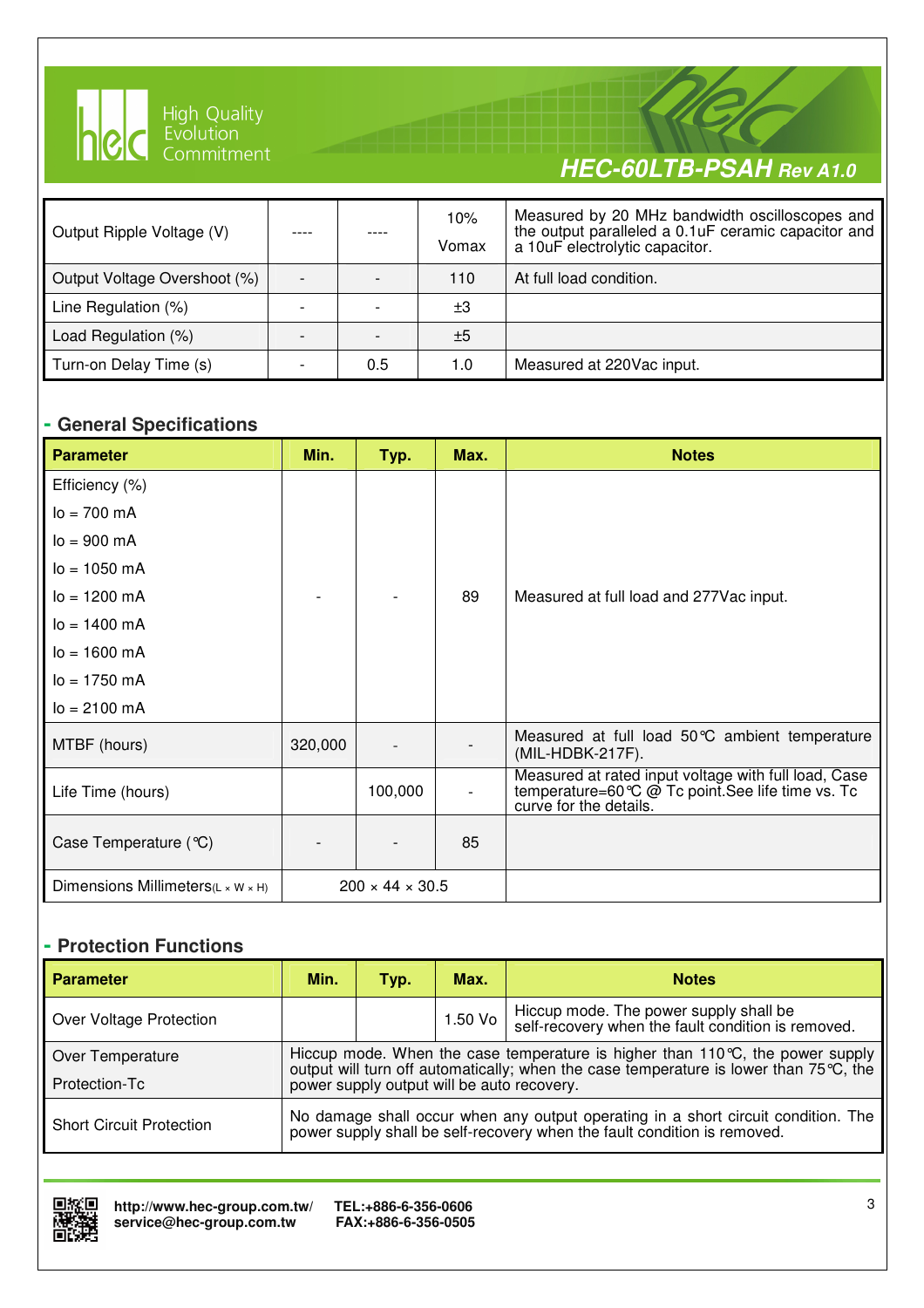



#### **- Environmental Specifications**

I

| <b>Parameter</b>           | Min.  | Typ. | Max.  | <b>Notes</b>                                                        |
|----------------------------|-------|------|-------|---------------------------------------------------------------------|
| Operating Temperature (°C) | -40   |      | $+60$ | Humidity: 20% RH to 80% RH; See Derating Curve<br>for more details. |
| Storage Temperature (°C)   | $-40$ |      | $+80$ | Humidity: 10% RH to 90% RH.                                         |

#### **- Safety and EMC Compliance**

| <b>Safety Category</b>      | <b>Standard</b>                                                            |
|-----------------------------|----------------------------------------------------------------------------|
| UL/CUL                      | UL8750, UL1310 Class 2, CSA C22.2 NO. 223-M91 Class 2.                     |
| <b>CE</b>                   | EN 61347-1, EN61347-2-13.                                                  |
| <b>EMI Standards Note 6</b> | <b>Notes</b>                                                               |
| EN 55015                    | Conducted emission Test & Radiated emission Test.                          |
| EN 61000-3-2                | Harmonic current emissions.                                                |
| EN 61000-3-3                | Voltage fluctuations & flicker.                                            |
| FCC Part 15                 | FCC 47 CFR Part 15 Subpart B, ICES-003 Issue 4 ANSI C63.4-2003             |
| <b>EMS Standards</b>        | <b>Notes</b>                                                               |
| EN 61000-4-2                | Electrostatic Discharge (ESD): 8 KV air discharge, 4 KV contact discharge. |
| EN 61000-4-3                | Radio-Frequency Electromagnetic Field Susceptibility Test-RS.              |
| EN 61000-4-4                | Electrical Fast Transient / Burst-EFT: Level 2, Criteria A.                |
| EN 61000-4-5                | Surge Immunity Test: AC Power Line: line to line 1 KV.                     |
| EN 61000-4-6                | Conducted Radio Frequency Disturbances Test-CS.                            |
| EN 61000-4-8                | Power Frequency Magnetic Field Test.                                       |
| EN 61000-4-11               | Voltage Dips.                                                              |
| EN 61547                    | Electromagnetic Immunity Requirements Applies To Lighting Equipment.       |

#### **Notes:**

- 1. Normal input voltage range 220~277Vac.
- 2. Measured at input 220V with a full load.
- 3. All specifications are typical at 25 °C unless otherwise stated.
- 4. Constant current operation region is preferably 75%~100% rated output voltage. This is the suitable operation region for LED related applications, but please reconfirm special electrical requirements for some specific system design.
- 5. Derating may be needed under low input voltages. Please check the static curve for more details.
- 6. The power supply is considered as a component that will be operated in combination with final equipment. Since EMC performance will be affected by the complete installation, the final equipment manufacturers must re-qualify EMC Directive on the complete installation agai

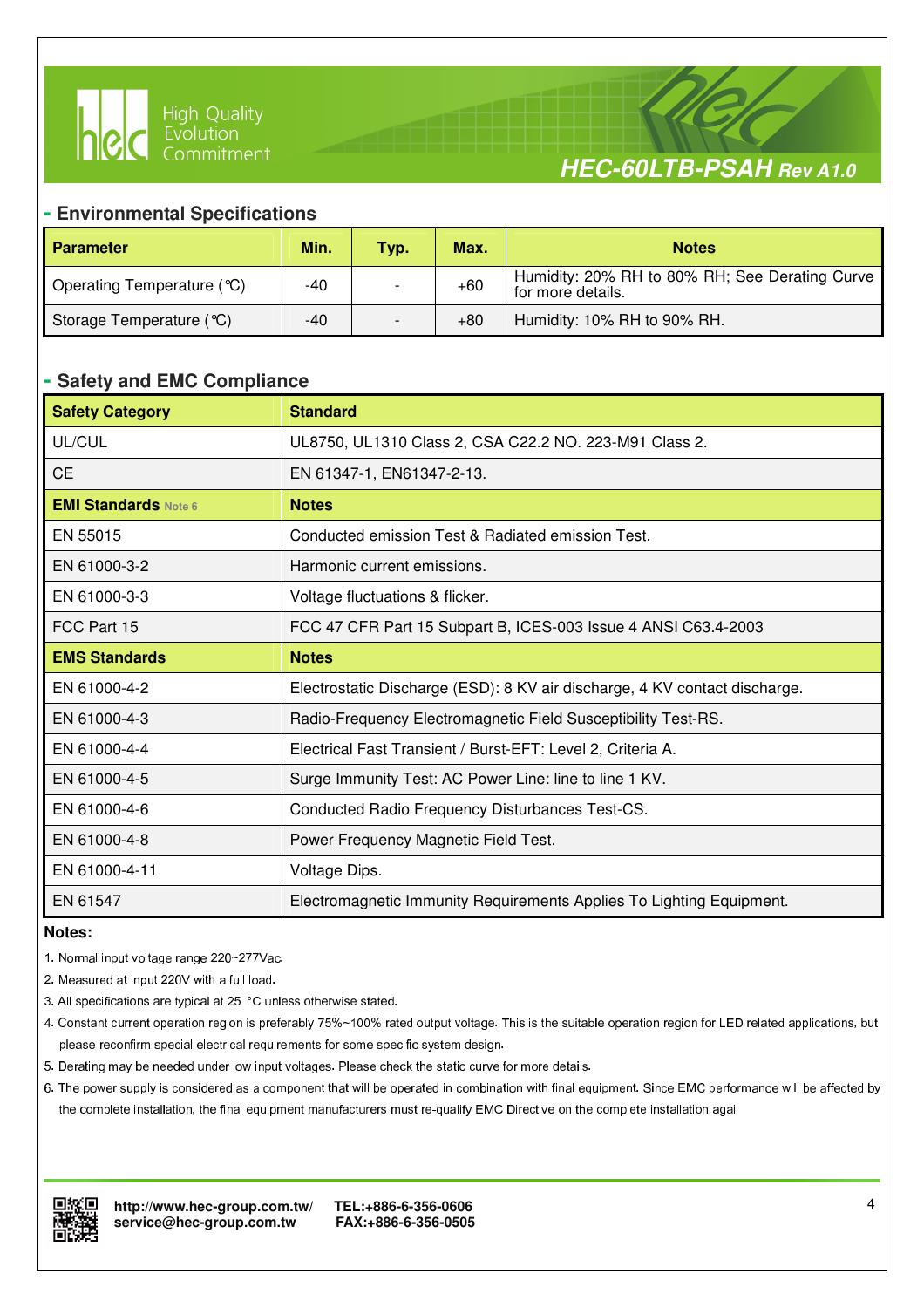

## **E. Dimming Control**

The dimmer control is operated from an input signal (DC voltage / PWM signal / Variable Resistor). Please refer to the diagram.



#### **Notes:**

1. If the dimming pin is not used, Dimming pin can be open.

| <b>Parameter</b>                              | Min. | Typ. | Max.    | <b>Notes</b> |
|-----------------------------------------------|------|------|---------|--------------|
| 1-10V Dimming Voltage (V)                     |      |      | $+10.8$ |              |
| <b>PWM Signal</b>                             | 5    | 10   | $+10.8$ |              |
| 0~10K $\Omega$ Variable Resistor ( $\Omega$ ) | -0   |      | $+10K$  |              |

#### **- Dimming Model Output Voltage Range**

| <b>Parameter</b>        | Min. | Typ.                     | Max. | <b>Notes</b>              |
|-------------------------|------|--------------------------|------|---------------------------|
| $lo = 700 mA$           | 31   | $\overline{\phantom{a}}$ | 54   |                           |
| $I_0 = 900 \text{ mA}$  | 28   | $\overline{\phantom{a}}$ | 54   |                           |
| $lo = 1050 mA$          | 25   | $\overline{\phantom{a}}$ | 54   |                           |
| $lo = 1200 mA$          | 22   | $\overline{\phantom{0}}$ | 48   |                           |
| $I_0 = 1400 \text{ mA}$ | 21   | $\overline{\phantom{0}}$ | 42   | Measured at 220Vac input. |
| $I_0 = 1600 \text{ mA}$ | 21   | $\overline{\phantom{a}}$ | 36   |                           |
| $I_0 = 1750$ mA         | 21   | $\overline{\phantom{0}}$ | 32   |                           |
| $lo = 2100 mA$          | 21   | $\overline{\phantom{a}}$ | 28   |                           |



 **http://www.hec-group.com.tw/ TEL:+886-6-356-0606**   $s$ ervice@hec-group.com.tw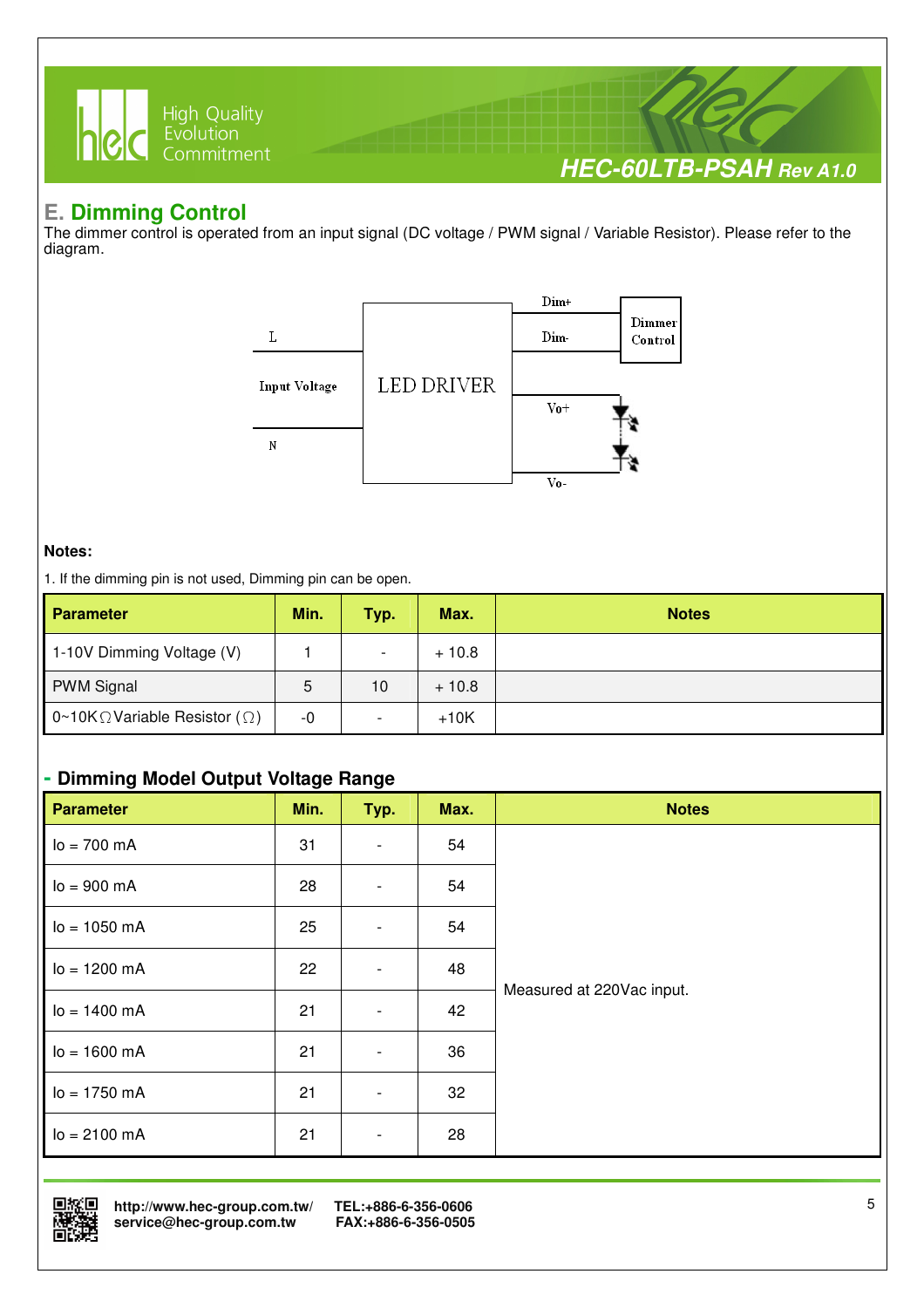

I



| <b>Parameter</b>          | Min. | Typ.                         | Max. | <b>Notes</b>              |
|---------------------------|------|------------------------------|------|---------------------------|
| $lo = 700 mA$             | 45   |                              | 54   |                           |
| $lo = 900 mA$             | 40   | $\qquad \qquad \blacksquare$ | 54   |                           |
| $I_0 = 1050$ mA           | 36   |                              | 54   |                           |
| $lo = 1200 mA$            | 32   | $\overline{\phantom{0}}$     | 48   |                           |
| $I_0 = 1400 \text{ mA}$   | 28   | $\overline{\phantom{a}}$     | 42   | Measured at 277Vac input. |
| $I_0 = 1600 \text{ mA}$   | 24   | $\overline{\phantom{a}}$     | 36   |                           |
| $I_0 = 1750 \, \text{mA}$ | 21   | $\qquad \qquad \blacksquare$ | 32   |                           |
| $lo = 2100 mA$            | 21   |                              | 28   |                           |

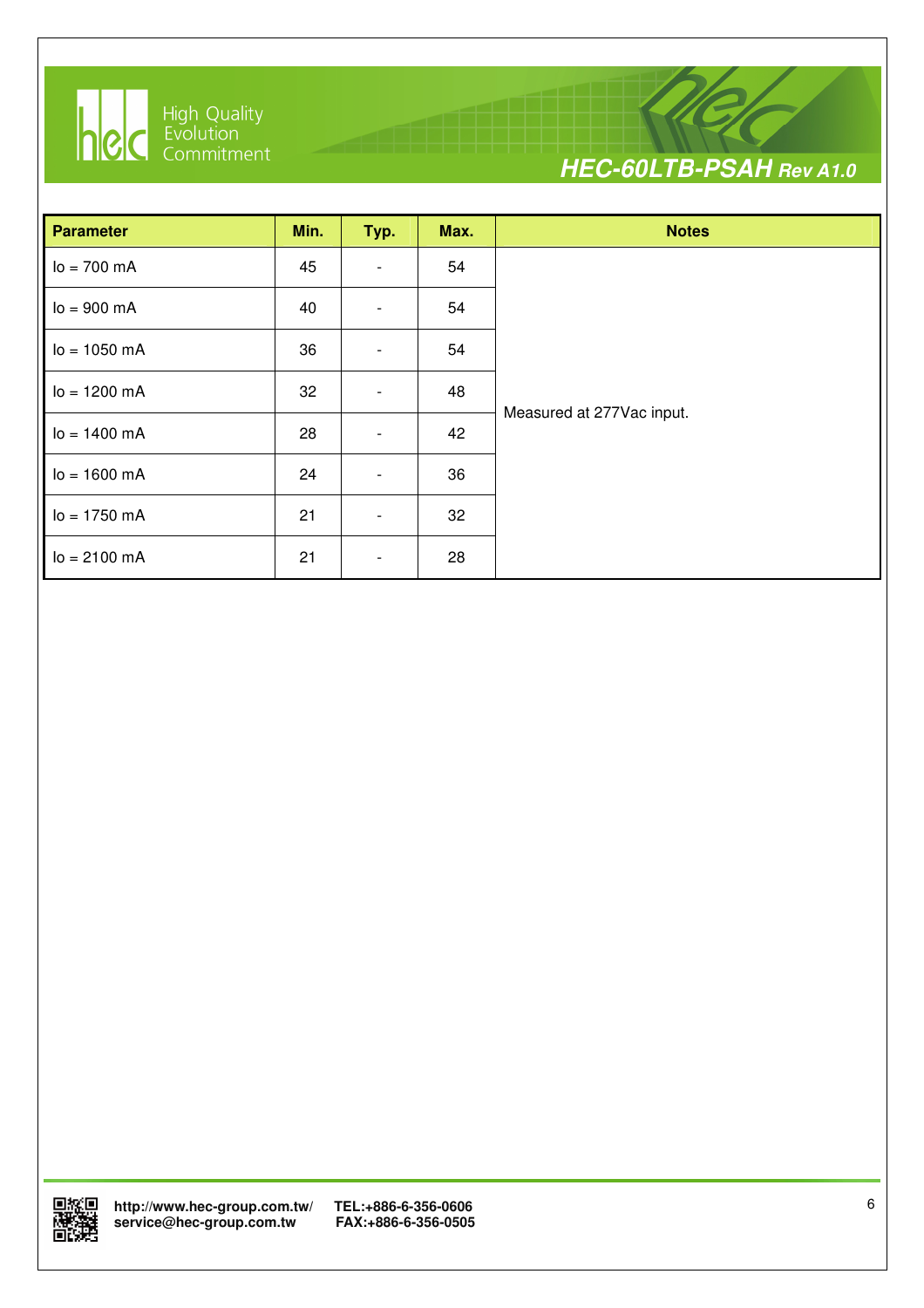

#### **- DC Voltage Dimming Curve**



#### **- PWM Signal Dimming Curve**

Output Current vs. PWM Signal



#### **- Variable Resistor Curve**

**Output Current vs. Variable Resistor** 





回旅回 http://www.hec-group.com.tw/ TEL:+886-6-356-0606<br>**随時難** service@hec-group.com.tw FAX:+886-6-356-0505<br>回設培  $\mathbf{service@hec}\text{-}\mathbf{group.com}$ .tw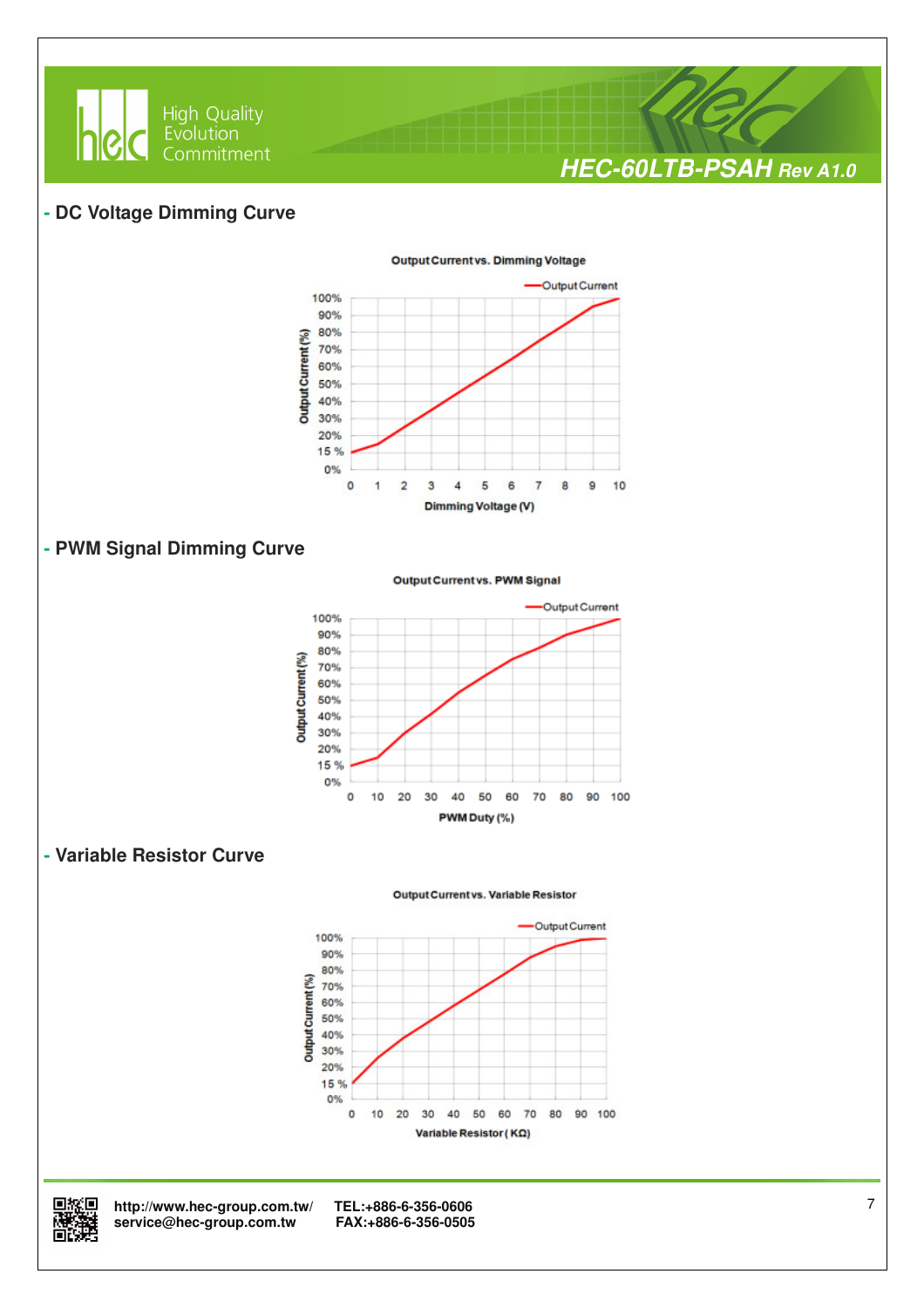

**HEC-60LTB-PSAH Rev A1.0**

## **F. Electronic Curve**

## **- Derating Curve**



I

#### **- Power Factor Characteristics Curve**



#### **- Static Curve**



#### **- Efficiency Characteristics Curve**



**Efficnency vs. Output Voltage** 

回旅回 http://www.hec-group.com.tw/ TEL:+886-6-356-0606<br><del>N题</del>落曲 service@hec-group.com.tw FAX:+886-6-356-0505 **精选** service@hec-group.com.tw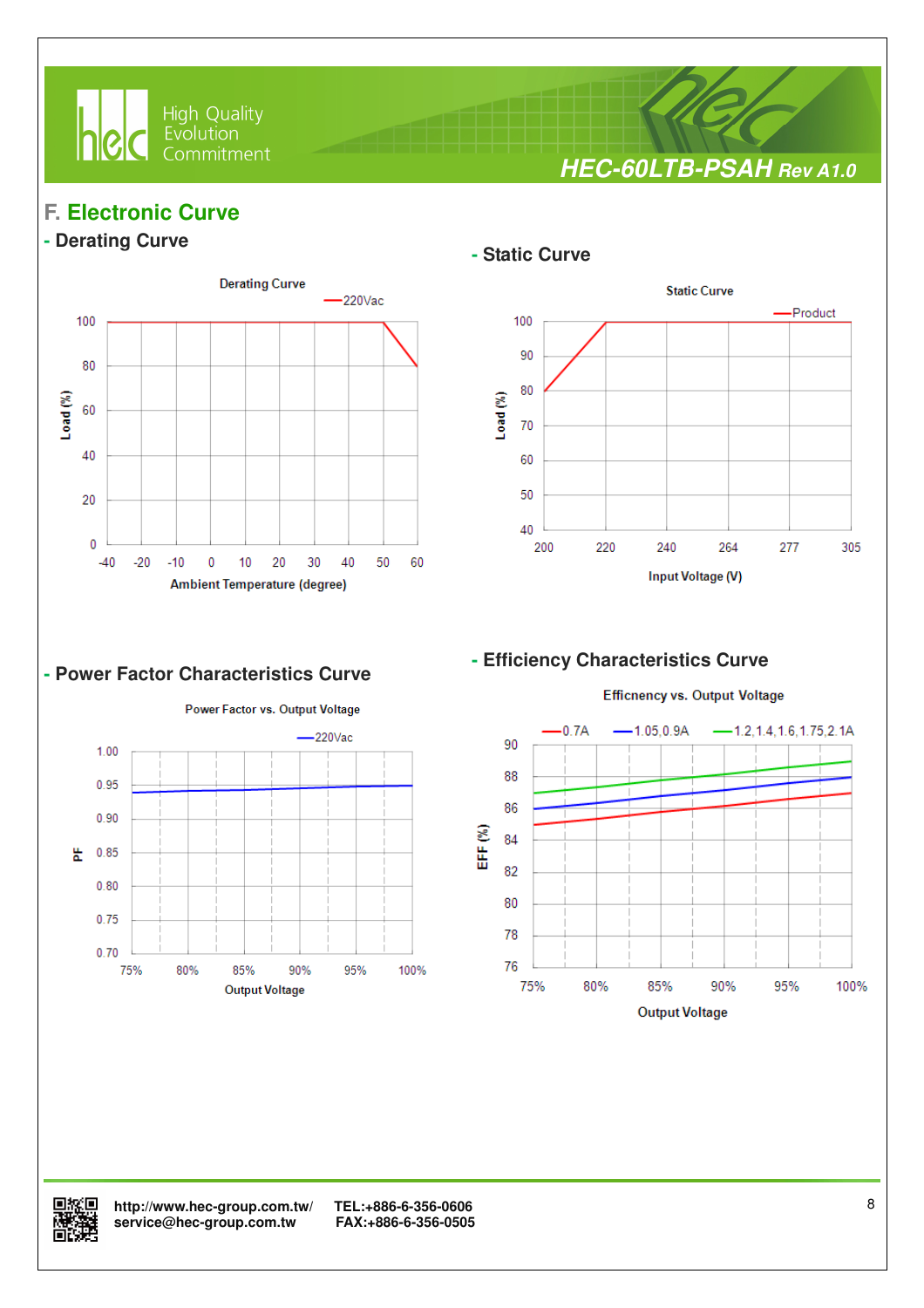

#### **- Life Time vs. Case Temperature Curve**



## **G. Mechanical Outline**





 **http://www.hec-group.com.tw/ TEL:+886-6-356-0606**  service@hec-group.com.tw